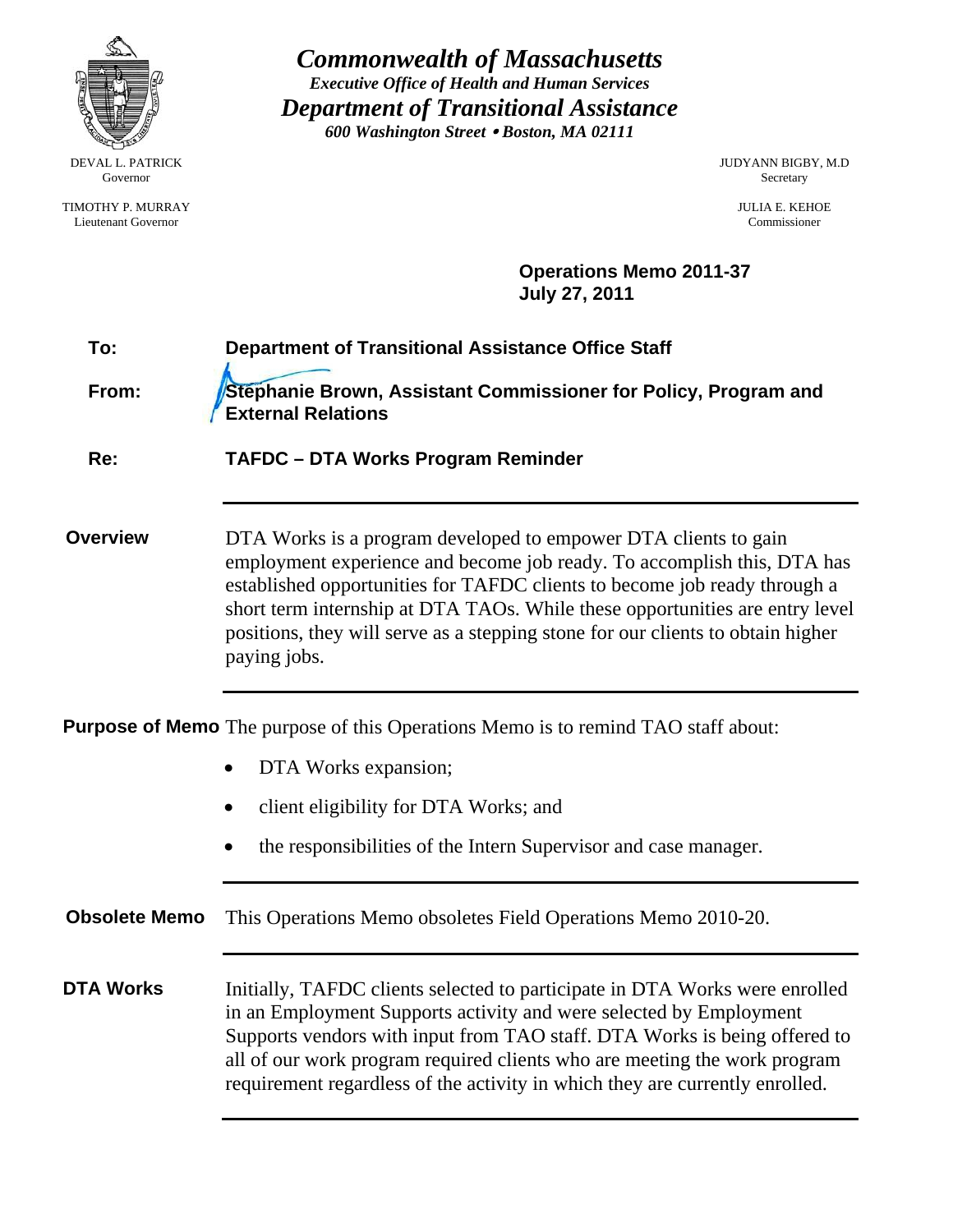**Client Eligibility** TAFDC clients who are interested in participating in DTA Works must meet the following eligibility criteria. Clients must be:

- currently receiving TAFDC;
- Work Program required;
- enrolled in an activity and meeting the work program requirement; o Examples include:
	- Example  $1$  Client is meeting their work participation requirements through classes at Lincoln Tech and is interested in the internship.
	- Example 2 Client is attending in YPP and is interested in the internship.
	- Example  $3$  Client is completing an Employment Supports activity and is interested in the internship.
- able to pass a CORI check;
- organized, with the ability to multi-task and have some customer service experience and/or administrative experience and a level of comfort in computer usage;
- willing to comply with the requirements of the internship, (such as performing administrative support for the front desk staff at the TAO, working 30 hours per week, Monday – Friday, continuing job search efforts, etc.) and
- bi-lingual (an asset, but *not* a requirement).

If case managers know clients who meet these criteria, they should encourage these clients to email their resumes to Central Office at: DTAWorks@state.ma.us. Resumes will be reviewed by a Central Office staff person and logged into a tracking sheet and forwarded to the appropriate TAO.

TAO directors or their designees will decide which clients to interview and will schedule the appointments directly with these clients. Once the interviews are conducted, TAO staff will advise Central Office at: DTAWorks@state.ma.us about the outcome. Once selected, a client will need to complete the CORI paperwork at the TAO. This paperwork will be faxed to Central Office at: 617-727-9153 for processing.

Once the CORI results are returned, the TAO will be notified and the TAO director/designee can extend the internship offer to the candidate.